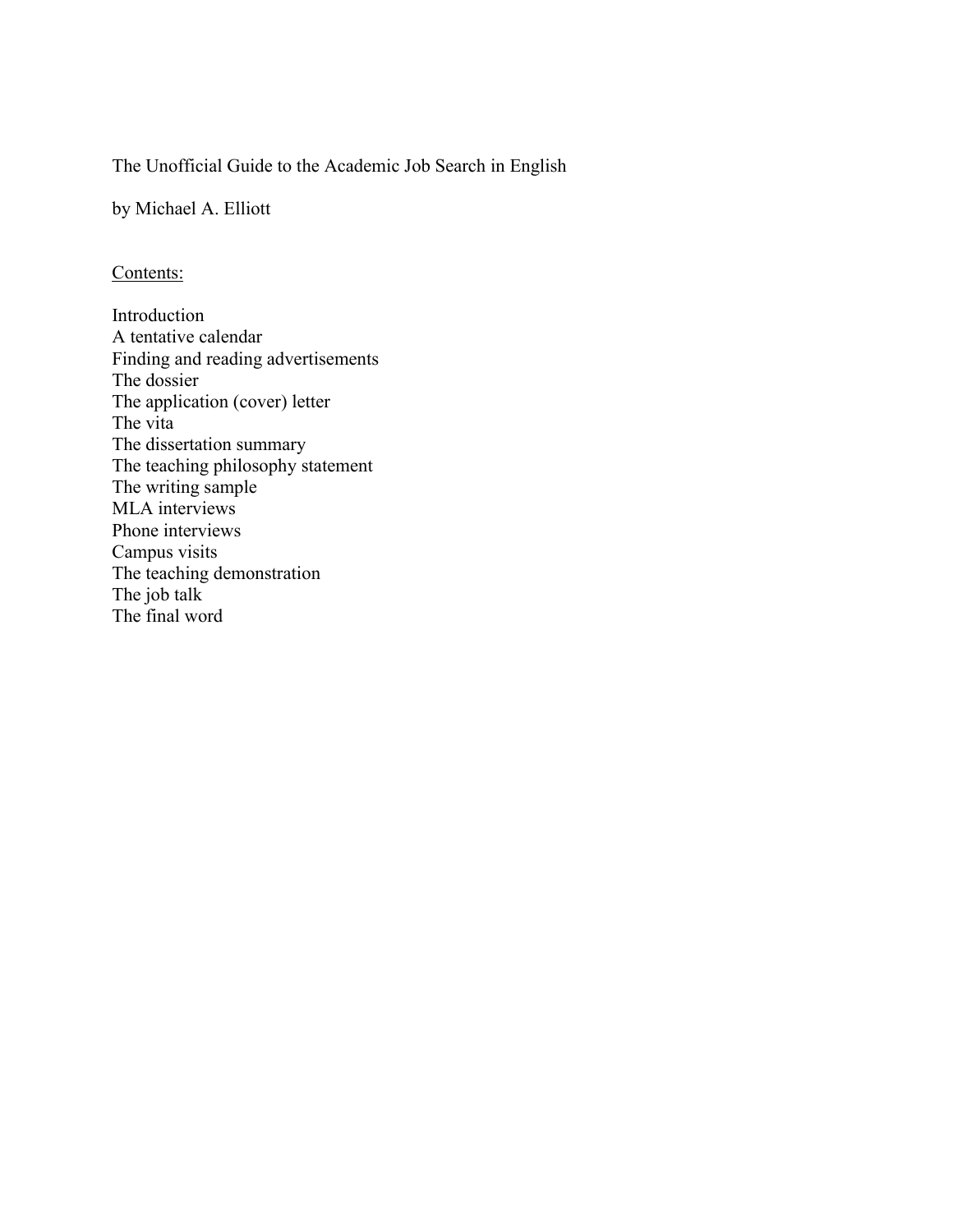### **Introduction**

Searching for an academic job in English is, to say the least, difficult. It inevitably requires a lot of time and effort, and even a successful search will present the candidate with moments of rejection. However, it also has certain benefits. The search often helps candidates to articulate the real stakes of their teaching and research, motivates them to think about their plans for publication, and connects them with interesting people from other institutions who share their interests. Of course, the ultimate hope is that the search will have the benefit of placing you in a satisfying academic position.

What is here represents only a beginning of a long series of conversations that you should be having with your academic advisor, the job placement officers, and your peers. One of the things you will quickly learn is that everyone who has been through this process has inherited a different set of anecdotal wisdom and added to it from the results of his or her experience. What this means is that opinions often differ about matters related to the job market -- from everything to the best time to "go on the market" to what to include on your vita. You need to weigh such opinions and decide which to follow. In addition, there is more material on-line each year. While some specific web sites are mentioned below, one more general site is an archive maintained by the Chronicle of Higher Education of articles pertaining to "presenting oneself on paper." Of course, the advice there is, still, often simply the position of one person. You can find the site at the following URL: http://www.jobs/archive/topical/present\_paper.htm.

One more piece of general advice before proceeding to the specifics: You want to anticipate each step of this process, and be prepared for it as well as possible ahead of time. Why? Because you will better perform many of the tasks required of you if you can take them through several different drafts, and if you can consult several people on them. This is the one stage of your academic career when deadlines matter, and if you are teaching while you are on the market it can be especially difficult to meet them. Start by being early getting your materials to your letter writers, which is crucial because at least one of them will take forever to write your letter. Then, if you can, be early in getting your application letters to departments. I've heard a number of people say that early letters get more attention (though that surely varies by department). Finally, the amount of time that you will have to reply to requests for writing samples is usually minimal -- so be early in preparing them.

#### **A tentative calendar in a year of the academic job search:**

|             | August and: Contact letter writers. Set up dossier with credentials office at career |
|-------------|--------------------------------------------------------------------------------------|
| early Sept. | center. If necessary, agree on schedule for completing dissertation with             |
|             | advisor. Begin drafting cover letter and dissertation abstract. Subscribe            |
|             | to MLA Job Information List (and join the MLA if you haven't already).               |

September: Begin reading the Chronicle of Higher Education for job ads. Distribute application materials (drafts of cover letter(s), abstracts, vitae, and statements of teaching philosophy) to advisor and job placement officers and incorporate their suggestions for revision. Consider what you would like to use as a writing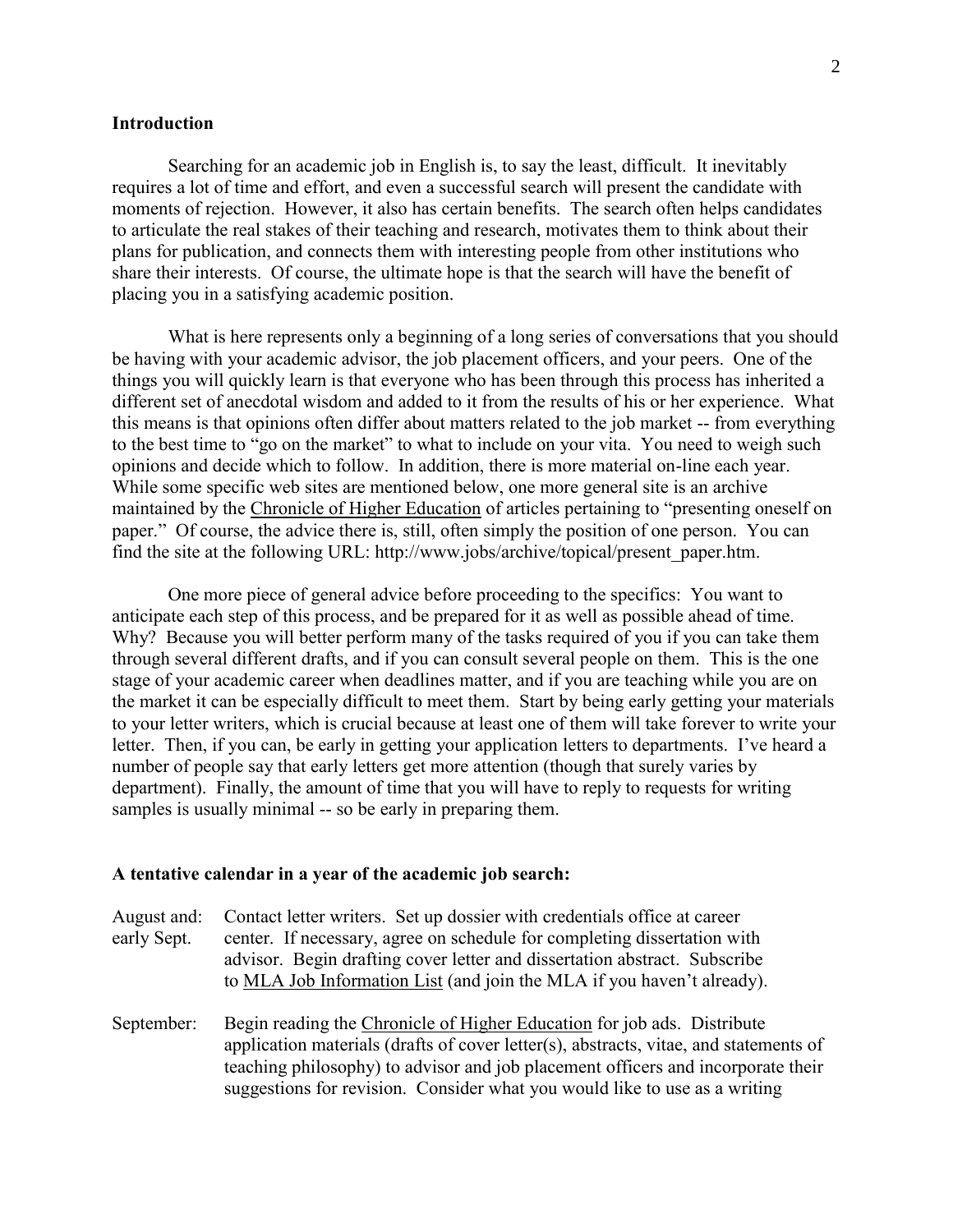sample, and whether there are changes you can make to that work to make it more polished. Follow up with writers of letters of recommendation. You may also wish to start making MLA travel plans by the end of this month. (You get better deals on hotel and airfare that way.)

Beginning in late September, the MLA begins posting job ads on-line. You can access the Job Information List through www.ade.org. You will need a password that the Department can provide. These ads continue to be updated weekly. However, I highly recommend referring to the print edition of the Job List as well. (The fall edition usually arrives in October.) Moreover, be advised that on-line ads disappear after two weeks.

- October: You will want to keep working on your job materials through the first part of the month. Check to ensure that the dossier is complete, and contact those who have letters of recommendation outstanding. The print edition of the MLA Job List usually arrives in the second week of the month. Most ads have application deadlines of Nov. 1-15. Some will ask for a dossier up front, and a few will even ask for writing samples. Continue to check the Chronicle for other ads. Begin preparing materials to send out. If possible, begin sending out applications in late October.
- November: Continue to respond to advertisements. By the second half of the month, you may start receiving requests for writing samples. Don't forget to continue checking the Chronicle. Our department usually schedules mock interviews to take place immediately after Thanksgiving.
- December: Requests may continue for writing samples. Departments usually begin calling and e-mailing to set up MLA interviews around the middle of the month. In addition, the MLA Job List comes out with a December edition, and the Chronicle continues to feature ads.
- January: This is usually the earliest time that you may have a campus visit. Departments that did not conduct MLA interviews may begin scheduling phone interviews.
- February: February is often high season for campus visits. However, departments will be in radically different stages of their searches. Some will be running their ads, finally, in the February edition of the MLA JIL (or in the Chronicle). Others will be reviewing applications or setting up first interviews.
- March- Many departments will be concluding their searches in March. However, ads May: will still be appearing. While many of the job advertisements that appear during these months are for one or two-year replacement positions, there are also tenure track jobs that are advertised during these months. A May edition of the MLA JIL appears; and department chairs, particularly local ones, will write to chairs of graduate departments at this time. A summer supplement to the Job Information List also appears in July.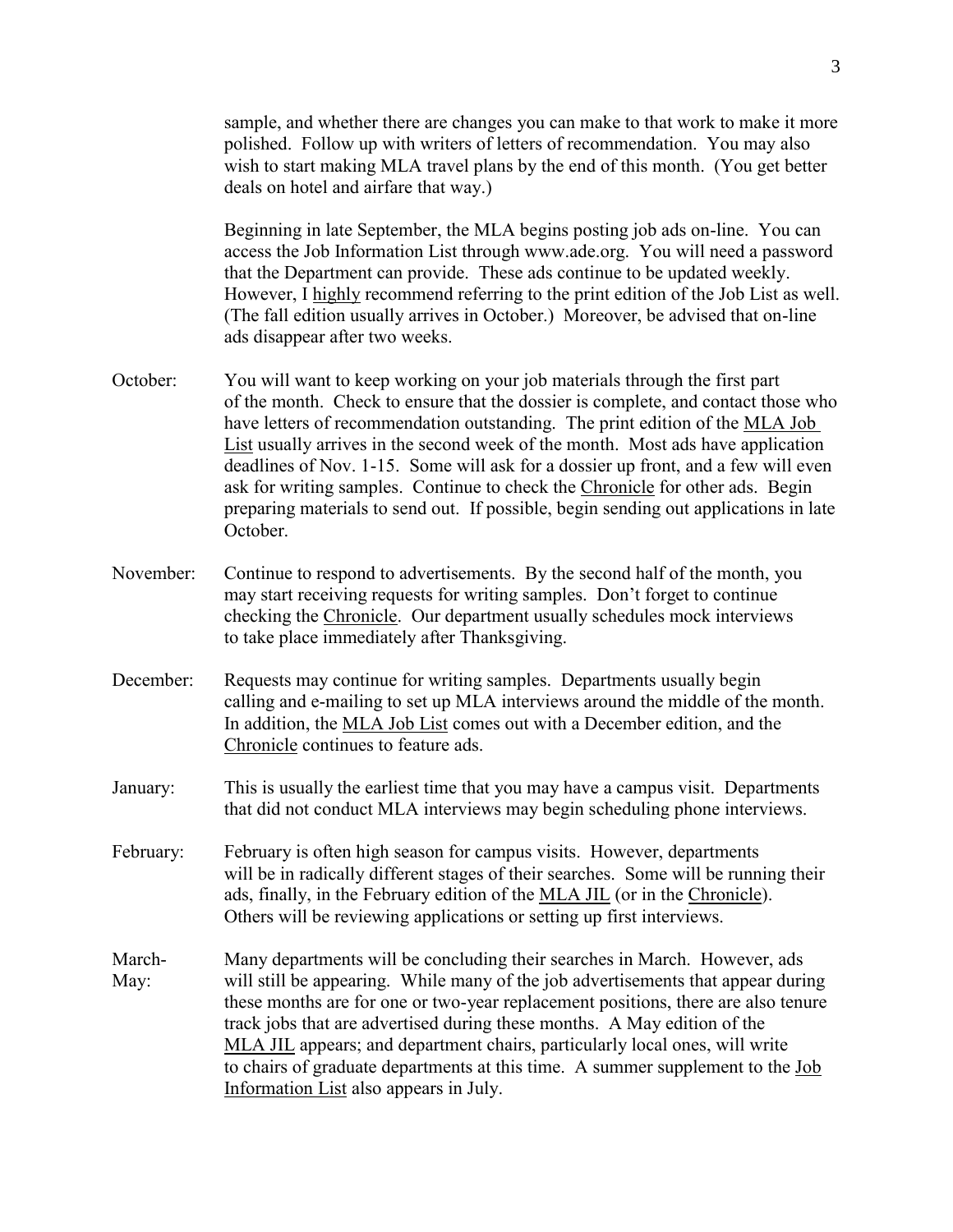### **Finding and Reading Advertisements**

The main source of job advertisements is the MLA Job Information List. This is available in both a print edition (published four times a year) and on-line. You can access the on-line edition through the ADE web site -- www.ade.org. However, it is crucial to read the print edition as well. (There have been discrepancies in the past, and the search engine is not ideal.) You can use the department's password to access the JIL on-line. The department also subscribes to the print list and keeps copies in the lounge. In the past I have recommended that candidates considering subscribing to the list as individuals; you may want your own copy to scrutinize.

The other main source of job advertisements is the Chronicle of Higher Education, available both in print and on-line editions. The on-line edition -- www.chronicle.com/jobs -- features a service that enables you to receive new job postings via e-mail. However, I do not know how reliable that service is. (In other words, I might sign up for it and still check the on-line edition myself regularly.) Many of the jobs in the Chronicle will also appear in the JIL. However, this is not always true, particularly late and early in the academic year.

Wherever you see an advertisement, you will want to consider carefully whether the job advertised is really appropriate to you. If a particular area is advertised it is probably not enough that you could teach in that area. In other words, if the ad says the department is looking for someone who specializes in the Victorian novel, it is probably not worth applying if you are producing a dissertation on the Modernist novel or on Victorian poetry. There are enough people out there working on the Victorian novel that the department will probably be able to find one who truly specializes in that area.

On the other hand, job advertisements are sometimes ambiguous enough that there may still be some question of whether your research and teaching interests are really appropriate. For instance, the job advertisement asks for a specialist in nineteenth-century American literature, but only two of your four dissertation chapters are on the nineteenth-century. In such a case, you need to make sure your application materials speak for the specialties that the department in question desires. (Another example: You work on contemporary Irish drama. The job ad asks for a specialist in "modern and postmodern British drama." In that case, describe how your dissertation has implications for the wider field of dramatic studies; how you desire to develop classes that look at the larger British dramatic tradition; etc.)

Job ads are usually very specifically what materials they require. "An application" means a vita and a cover letter; I usually recommend sending a dissertation summary as well (see below). Do not send any of the following unless they are requested, either in the ad or in a request from the department: a dossier, a writing sample, a teaching philosophy statement, or syllabi.

Finally, job ads can sometimes seem indecipherable. Feel free to ask your advisor or a job placement officer to help interpret one if necessary.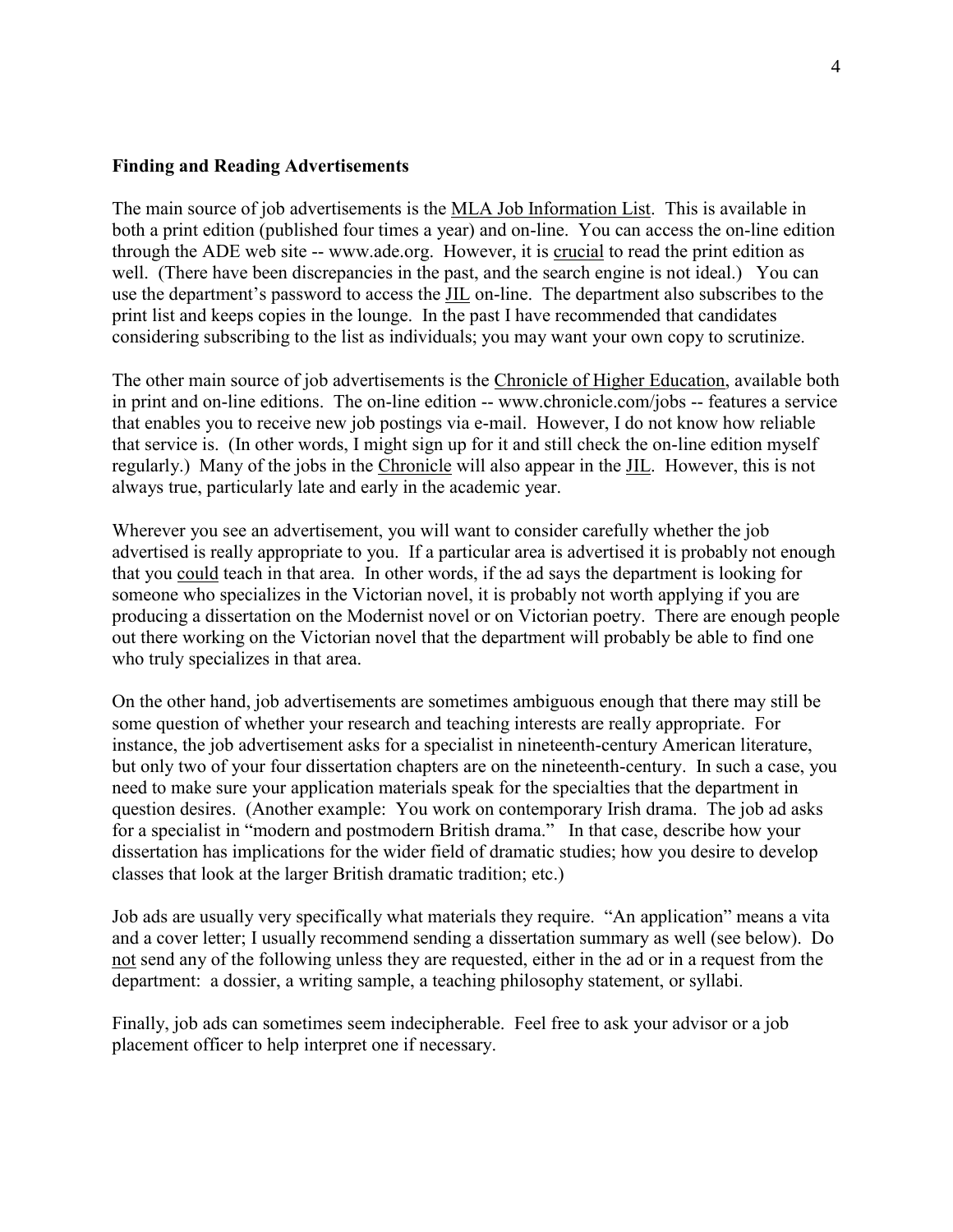#### **The Dossier**

Your dossier is simply the letters of recommendation that you have solicited on your behalf. You set up the dossier through Career Services for a small fee, and then request that the dossier be sent out to the relevant departments elsewhere when necessary. We have had very good experiences with Career Services at Emory, but it is always best to give the dossier service as much lead time as possible when requesting your dossier be sent out.

Dossiers usually have 4-6 letters. Of course, you will ask your dissertation advisor and your other dissertation readers for letters. It is a good idea to ask someone to write a letter that focuses specifically on your teaching. Candidates sometimes also ask a person from another institution that they have had professional contact with to write a letter. The number of letters is less important than their quality. In other words, three letters from people who know you well, and who can speak about your research in detail, are better than six mediocre letters from people who simply think you are a great person to have around.

In the fall, it is expected that you will remind (read: gently nag) your letter writers until your dossier is complete. You should make sure that they all arrive safely at the dossier service. Then, when they all are there, you can ask the dossier service to assemble the letters in a particular order. Generally, the advisor's letter should be first, and then you should proceed through the rest of your committee.

If you are going on the market for the second (or third) time, you should ask your referees to update their letters.

### **The application (cover) letter**

The job application letter is, in my opinion, the most important part of your application. People differ a good deal on how long a letter can be. My sense is that it should be less than two full pages (and definitely no more than two).

The tone of the letter is crucial. It must be thoroughly professional; remember that you are speaking as a potential colleague. In addition, do not worry about repeating things from your CV or your writing sample. Few people read all three documents with care. Finally, be sure to have your letter read by at least one faculty member for matters of content and by at least one person who sincerely cares about typographical errors. Be sure to spell the name of the chair correctly.

While you will probably have one or two models from which you work, you must tailor each letter to fit each job.

I recommend, to start, a five-paragraph format:

1. The introduction paragraph. Name the position for which you are applying and where it was advertised. Give your current status and the title of your dissertation. If you have not completed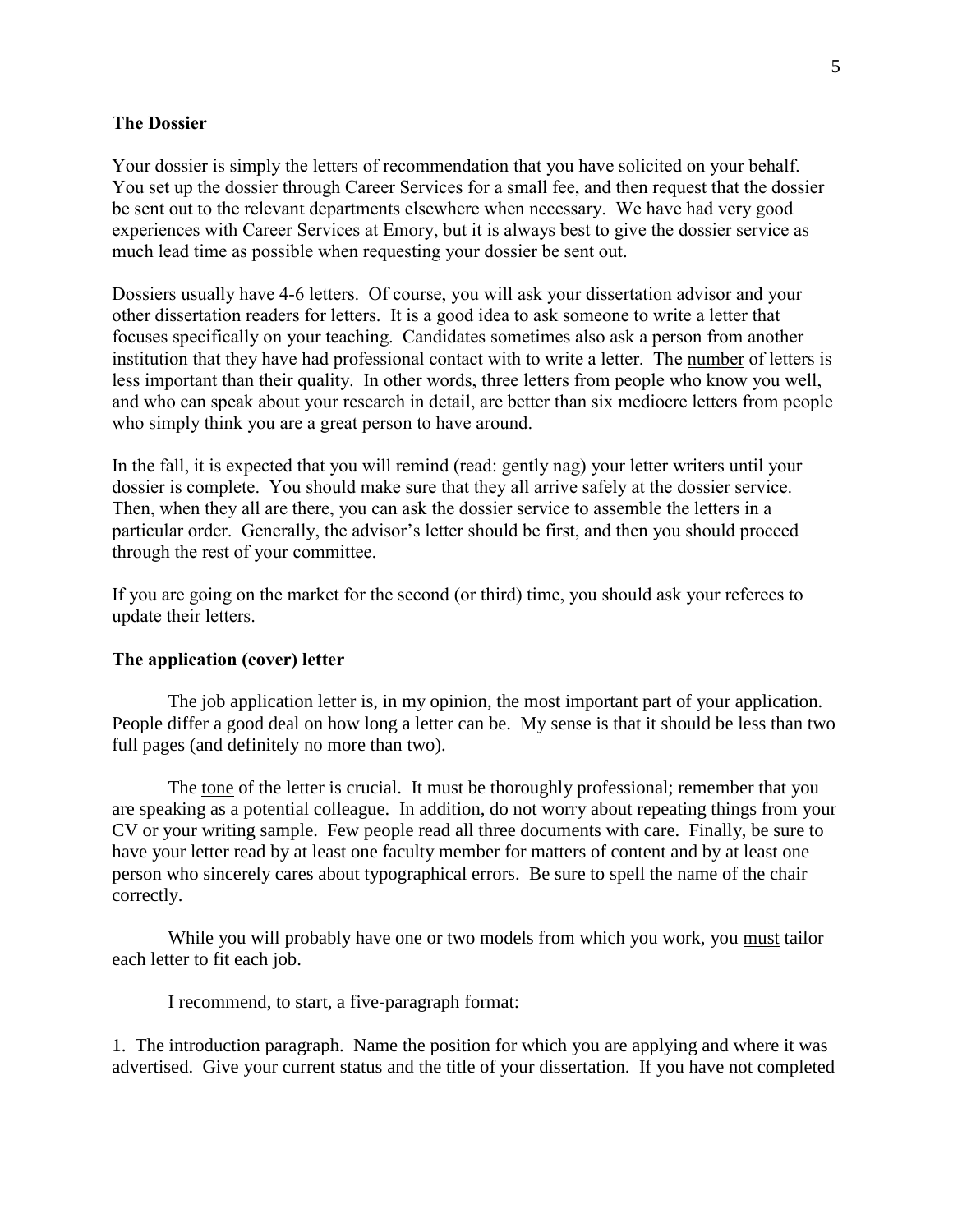your degree, explain that you will submit the final draft of the dissertation in March and receive your degree in May.

2. The dissertation paragraph. This is the most important paragraph of your professional life. I recommend a single paragraph, though others suggest two. (I fear that many readers may not make it to the second paragraph.) In four to six sentences you must show what makes your dissertation compelling and original. Do not, however, waste time situating yourself among other scholars. If you have room, you might end this paragraph by referring to the enclosed onepage summary. Remember: People from outside your specialty will be reading this description—and you should emphasize the aspects of the dissertation that fit the particular job.

3. Teaching paragraph. This paragraph should include three things: a one or two sentence explanation of your teaching philosophy (you might show how your teaching relates to your research here), a description of your teaching experience, and information about the kinds of courses you hope to teach in the future. This last element, obviously, is one that you can easily tailor to the specific position.

4. Publications, papers, awards. You might combine this paragraph with the previous one. Basically, point out that you have had the chance to share your work with scholars outside the Emory community and/or that your work has received some recognition.

5. Final paragraph. If you have instructed to dossier office to send the dossier, say so here. Mention that you will be at MLA, that you would welcome the chance to meet with this committee there, etc. If there's any place that you will be in December that is not listed on your CV, give the information here.

You may wish to change the order and emphasis of this model if you are applying to institutions that you think are more interested in teaching than in research. (Although it can be tough to figure out where an institution stands on the research-teaching continuum.) In such instances, you should mention your dissertation, but proceed directly to the discussion of your teaching experience and methods. You might then return with a brief dissertation paragraph near the end of the letter.

The real trick to writing these letters are the transitions between paragraphs. In other words, you are going to have to think hard about the connections between your research and your teaching. But the better you can articulate those connections, the better off you will be in the interview stage.

### **The vita**

There are lots of models for writing a vita available. One interesting place to look on-line are the columns written by the "CV doctors," which are archived at www.chronicle.com/jobs. The key thing is that your vita should present the information that the department seeks, organized in a clear manner. Here, too, less information can actually call more attention to what is on the vita.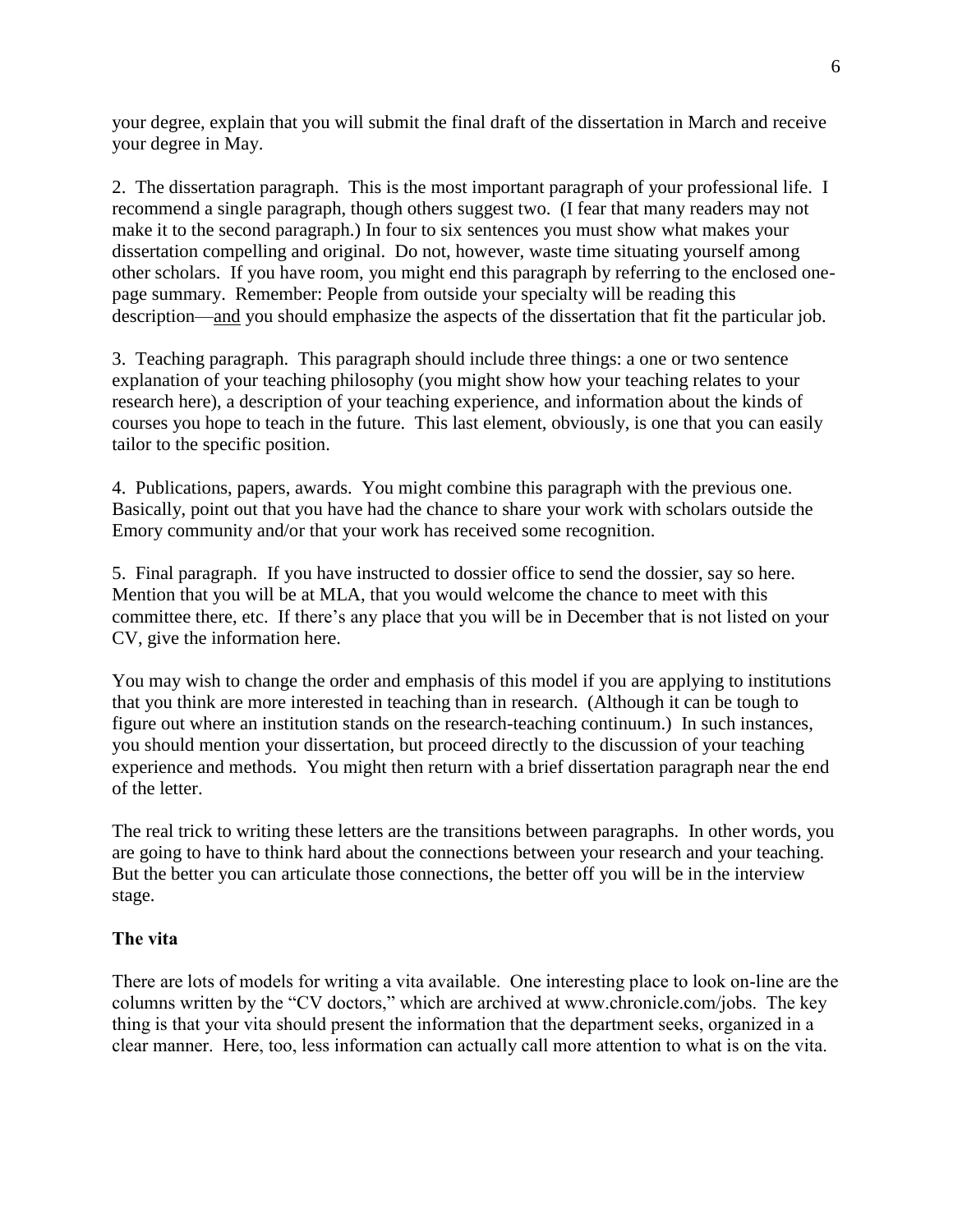Obviously, you will want to include your graduate and undergraduate degree experience. Most people include their dissertation title, and perhaps a list of the dissertation committee members. Include any awards and honors you have received; publications; conference presentations; and teaching experience. You should conclude the vita by explaining that your references are available on request from the Dossier Service of Emory Career Services.

One item that deserves special attention is your teaching experience. You may wish to amend the list of the courses you have taught in order to explain the kind of course (first-year writing class; upper-level course for majors) in question, as well as your role (teaching assistant or the primary instructor).

Sometimes candidates question whether articles that they have submitted for review should be listed on the vita. This is a question on which people differ, but I recommend not listing such items. I say this largely because I dismiss "under review" publications when I read them on a vita. (Anyone can submit something for review.) I also worry that the item may be rejected before, say, you have an interview. On the other hand, listing publications under review can be a way of further demonstrating your research agenda, particularly if the items under review are especially relevant to the position in question.

Finally, you may have experience that you would like to incorporate into your vita that does not fit neatly into these categories. Perhaps you had employment prior to graduate school you would like to mention; perhaps you worked in administration while finishing your degree. Definitely put such items in, perhaps under a "non-academic experience" or "miscellaneous" category. But keep these items succinct, unless you feel they are directly relevant to the job you are applying for. You will probably also want to include a record of any departmental service you have performed while you have been at Emory; again, keep such entries brief. Departments are mainly interested in your research and your teaching experience, after all.

### **The dissertation summary**

You should develop a summary of your dissertation that is 1-2 pages in length. (In fact, it should be no longer than one-and-a-half pages.) Single space the summary, but leave a line between paragraphs. Of course, everyone's summary will be quite different, but I can offer some general guidelines. First, you want to think not only about the dissertation that you are actually writing, but the dissertation that you wish you had written. What are the broad implications of your project? What is your methodology? Here is where you can mention some of the things that you did not fit into the dissertation paragraph of the cover letter: what are the critics that you are building from/against; where do you see the dissertation contributing to literary studies; etc.

You will want to name the major figures and/or text that you address in your dissertation, and to explain how the chapters are structured. Chapter-by-chapter summaries can be a little dull, though. It can be helpful to emphasize the narrative of the argument that you are making. What is the problem you are trying to solve -- and how does the dissertation go about solving it? Again, think of this summary as an advertisement for the larger work. Like a book jacket, you are trying to tempt people to read more, all the while showing that you can substantiate the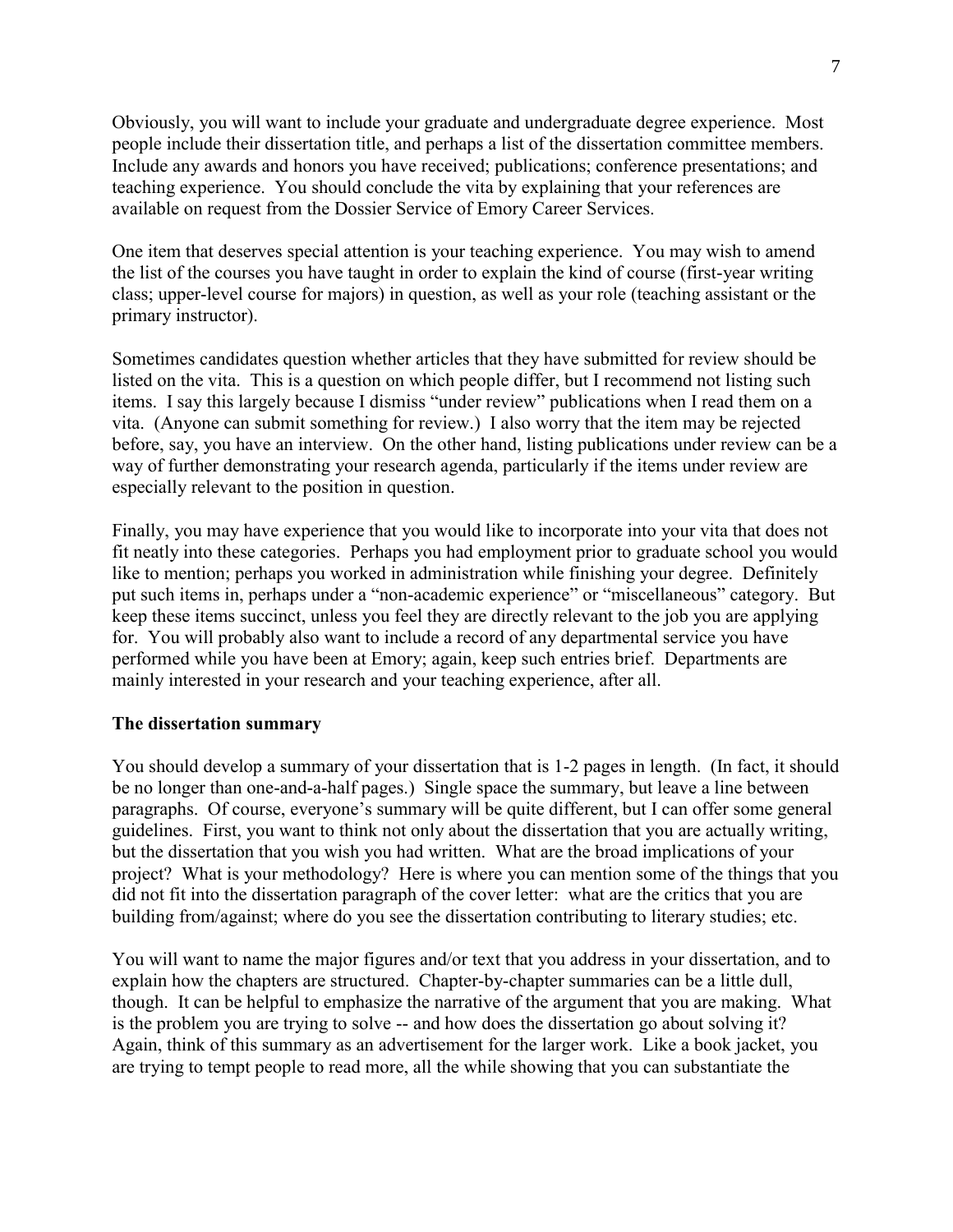claims you are making. (Sometimes a brief example can be useful in both the dissertation paragraph of the cover letter and in the dissertation summary.)

Finally, many people end the summary with a list of chapter titles. Send the dissertation summary (after you have everyone you know read it six times) along with your vita whenever you apply for a job.

## **The teaching philosophy statement**

Unfortunately, it is becoming more commonplace for departments to request that candidates send statements of their teaching philosophy. Since this is a relatively new phenomenon, there are fewer protocol in circulation than for other requirements of the job application process. While this gives you more latitude, it also leaves you (and your job placement officer) a bit more at sea.

Most statements of teaching philosophy that I have seen are between 1-2 single-spaced pages. The real difficulty is to try to write about teaching in a way that speaks to your genuine aspirations without sounding too corny or boastful. Most of us teach because we believe in nebulous ideals (justice, peace, etc.), because we think other people should learn to think like we do, and because there's no other way to get people to pay any attention to us. These things, sadly, don't play too well on paper.

So, try to extrapolate from your experiences in the classroom. What kind of learning are you trying to promote? What kind of skills do you want your students to take away? How do you see the role of humanistic inquiry in undergraduate education? All of these things are connected to the nuts and bolts of what you do in the classroom. While you don't want to dwell on minutiae or give too many examples, it is good to make some connections between broad principles and concrete practices. It's also okay to distinguish between the teacher you are and the teacher that you hope to be. In fact, many statements of this time talk about goals for future development. You probably should address the teaching of writing somewhere in the document, as writing is a skill English departments are usually charged with cultivating.

Remember, this is a professional document, not a confessional. This is not the place to parade your most hilarious teaching story. This is the place where you show that you take your pedagogy seriously, and that you have thought a good deal about not only what you teach but how you teach.

Professor Nickerson, moreover, has written a good guide to the statement of teaching philosophy that is available on line at: http://www.emory.edu/ENGLISH/WC/philofteaching.html.

My feeling is that you should send a statement of teaching philosophy only if requested to do so. However, once a department has asked for something like this, it has opened a new door -- so consider sending them a syllabus or two, as well, if you like.

### **The writing sample**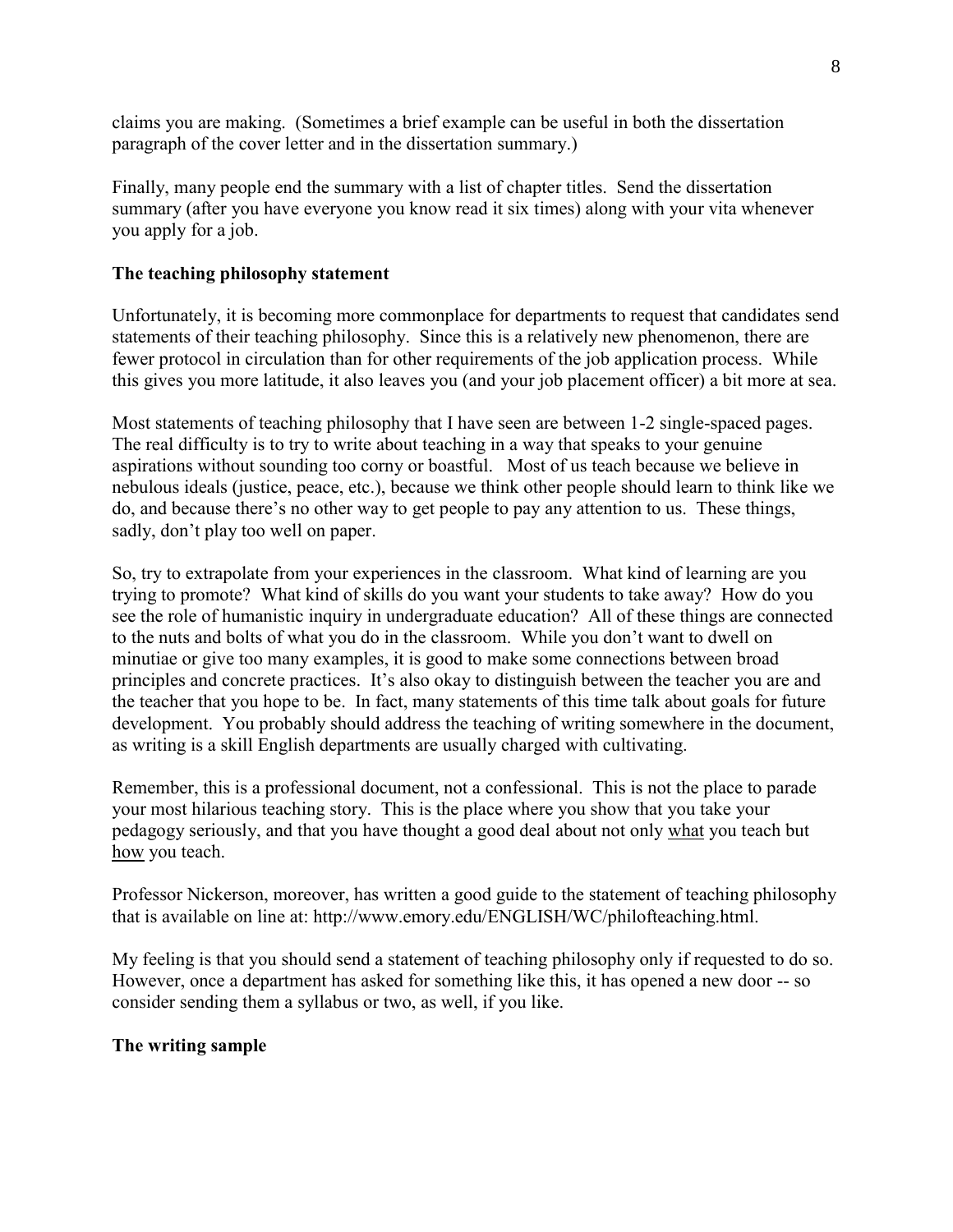Many, though not all, departments will request a writing sample at some point during the application process. (Sometimes this will even be part of the initial application, but more often it comes in a separate request, after or along with a request for a dossier.) Departments often specify a particular length, generally 15-25 pages. (I have always had a rule of thumb that you can send up to five pages more than their length limit. The important thing is that you cannot totally ignore their length limit.)

The best writing sample is published article -- or an article submitted for publication -- that you have developed from your dissertation. Even if you don't have an article, you might think about the article as a model for developing a writing sample. The sample cannot simply be a random 25-page chunk from your dissertation. Like an article, the sample needs to be comprehensible as a contained unit. For this reason, you might insert an extra explanatory note at the beginning or end of the sample explaining the sample's place in the dissertation, or how the chapter continues. (You can also excise a portion from the middle and put a note there.)

Most importantly, the sample needs to articulate its argument in a clear and provocative manner near the beginning. Remember that your readers will be sitting down with a stack of, say, 40-60 of these. Are they going to read all of them through from beginning to end? A successful writing sample quickly grabs the attention of those committee members and keeps them interested enough to continue reading.

You will want to talk to your advisor about what parts of your dissertation might be most suitable for a sample. Keep in mind that your sample cannot be the same as your job talk (see below), and that you may want to use different samples for different jobs. It is important that your writing sample be as polished a piece of writing as possible. Revise, revise, revise -- and get started right away, because when departments request these samples they often want them immediately.

When candidates send their samples, they often include a very brief summary letter ("Enclosed is a sample...") that explains how the sample fits into the larger project. (Did you notice that last word? You aren't just working on a dissertation any more, you are working on a project - because of course you are thinking about turning the dissertation into a book. But that's another story.)

## **MLA Interviews**

Traditionally, departments conduct their first interviews at the MLA convention. There is no standard routine, but interviewing committees range from a single person to groups of 8 or 10; most of the time, though, they will made up of three or four people. And a department at MLA might interview somewhere between 8 and 12 candidates for a position.

First, you will want to make plans to attend MLA in the fall. Unfortunately, you will not know if you have any interviews until much closer to the date of the actual convention. Generally, departments begin arranging interviews in December, often not until the second or third week. (And stories circulate of departments calling candidates just days before the convention.) If you are going to be traveling somewhere in December, you might want to include that telephone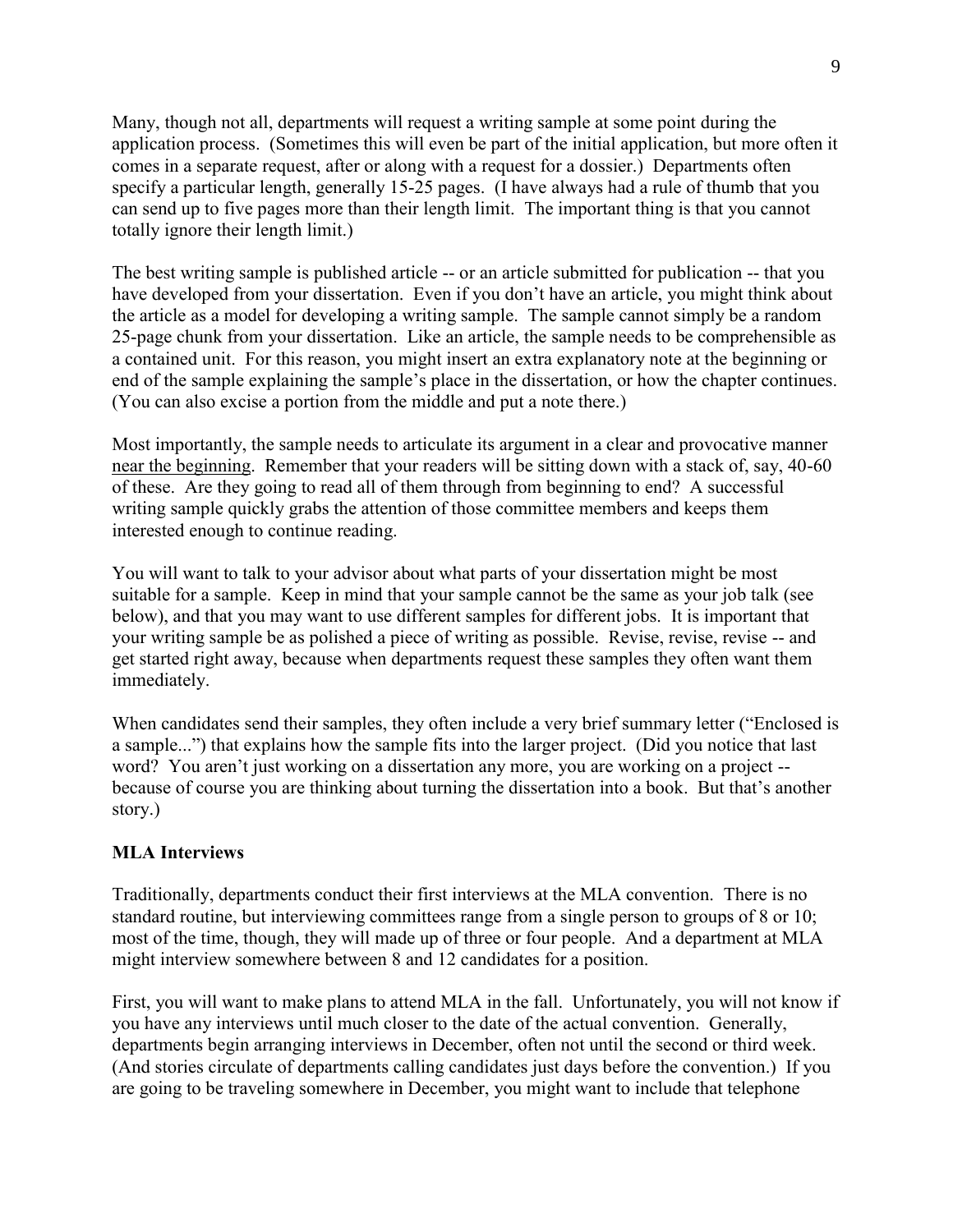information in your cover letter. Otherwise, be sure that you have reliable access to voice mail and e-mail.

When you receive a phone call or an e-mail about an interview, you will usually be asked to set up a specific time and date. Often, the person will give you a hotel and the name under which the room will be listed; this means you will have to call just before the interview to get the actual room number. (Theoretically, this room information is supposed to be available through the MLA job center at the convention, but few departments actually use this service.) If the person you speak or e-mail with does not provide information about these kind of logistics, ask. You might also provide your hotel information in case the committee would like to get in touch with you.

You are also within your rights to ask who will be interviewing you. This can be very helpful, as you can use on-line information to get a sense of the people with whom you will be speaking. At the very least, you will want to try to prepare yourself by finding out what you can about the department and the institution. This kind of preparation is key, as it will often give you a sense of the kinds of questions you will be asked, particularly about teaching.

As you have probably heard, most MLA interviews are held in hotel rooms. This is a very odd situation, about which the less said, the better. Give yourself plenty of time to get to the actual room, because the elevators during the MLA convention are notoriously overcrowded. There are some departments that will use the MLA job center to hold their interviews. This saves you the hotel-room humiliation, but you end up sitting in a large room filled with long tables of interviewers and interviewees.

The interviews themselves can be 25 to 45 minutes. You do not, therefore, have too long to say what you need to say about why you are the ideal candidate for the job. On the other hand, you should remember that committees are looking for great candidates, and that they are hoping you will be one. They want nothing better to return to their home departments excited about the prospects for hiring. Generally, I think that candidates are pleasantly surprised at how cordial and welcoming they find hiring committees. (Think of it this way: the people who usually end up on search committees are the people who are interested in meeting junior scholars; the real terrors tend to stay at home. You won't meet them until the first faculty meeting.)

Remember, too, that the committee has spent all day in a hotel room. That they are sifting through paper trying to remember who is who. And they are hoping someone will excite them. Don't be afraid to be yourself. Show your intellectual enthusiasm; show them why you are enthusiastic about their job.

And don't be afraid to remind them of things that they may already have read in the materials you have sent them. You may need to remind them of something on your vita or in your letter, because they will not necessarily recall everything. On the other hand, you should look over the cover letter that you wrote shortly before your interview to refresh your own memory. They may ask you very specific questions about what you wrote there.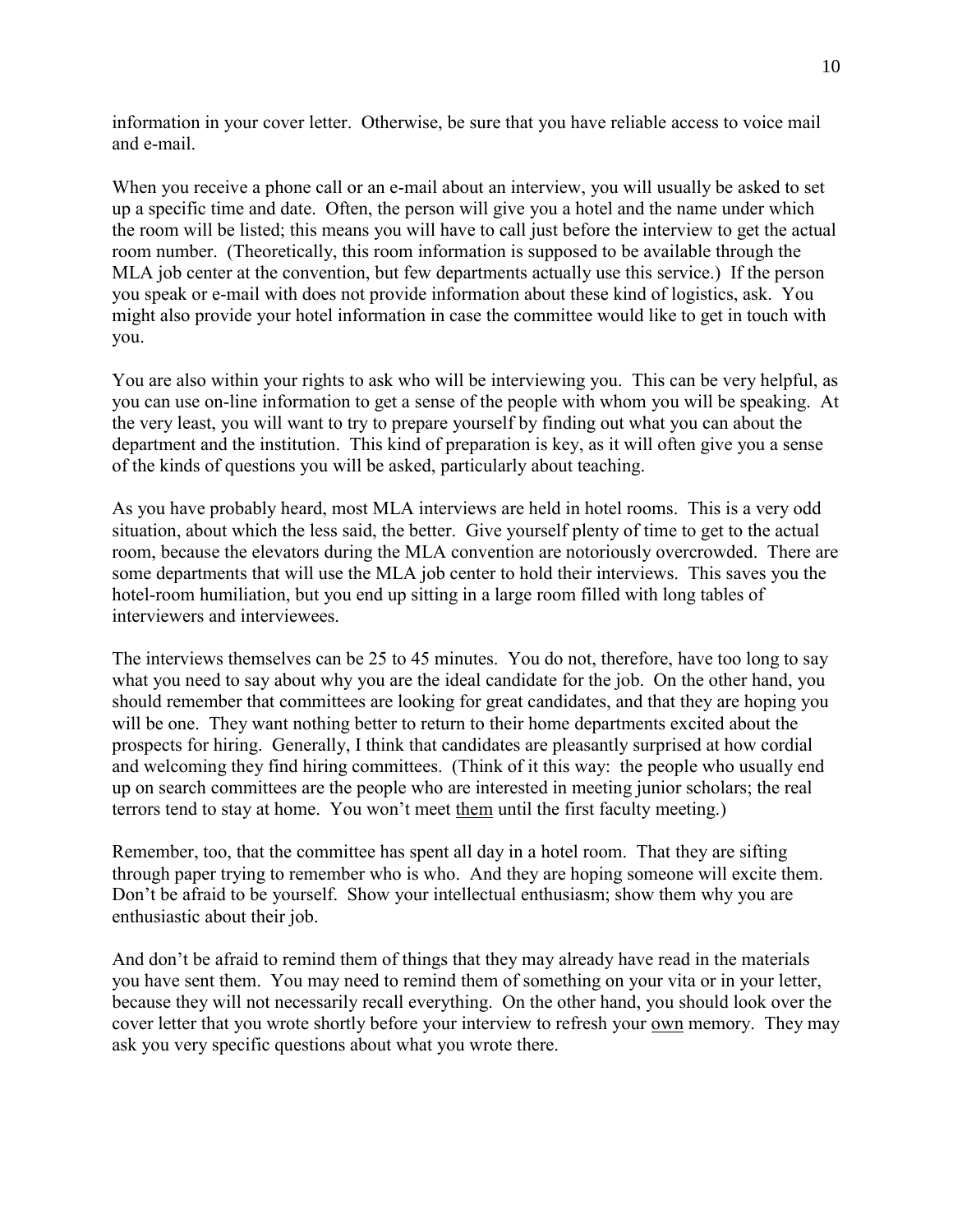Most (though, of course, not all) interviews are divided into questions about your research and about your teaching. The committee may begin by asking you to talk generally about your dissertation. This is known, colloquially, as "the spiel," and should be a provocative summary of what your project has to offer that will lead to more questions. You might think about how you got involved in this research, and where it is going. Depending on the institution, you might also be asked about how you plan to convert the dissertation into a book. People will sometimes ask you to walk them through certain arguments for them -- or explain how the arguments apply to a particular text. Or you might be asked about critics and theorists who are important to your research. Throughout, you should be aware that you are probably talking to at least one person who is not a specialist in your field, and quite possibly more than one. Be sure that your answers show the importance of your research to someone who is not as familiar with your field as you are.

You can prepare for questions about teaching to a certain extent by doing your homework on the department's web site. You will be probably asked about how you will teach standard courses in your field, and you should be ready for such questions. In fact, you should be ready to talk about, for instance, a survey of literature relevant to your specialty, at least one or two upperlevel courses in your topic, and some fabulous senior-level seminar that you are dying to teach. In each case, it's not just enough to be able to name texts you wish to teach; you want to be able to talk about the general ideas that you hope the course will communicate, and how you plan to communicate those ideas.

You should also be ready to talk about your skills as a teacher. How do you manage discussion? Develop writing assignments? Select readings? Throughout the interview, draw on your experience as a teacher. The committee wants to know that you will be able to hit the ground running at their school, so prove it. Public institutions may want to know if, coming from Emory, you can motivate their students as well. There's no easy answer to this, but you should be ready to meet the question -- and to show the committee that you have thought about it.

At the close of the interview, you will be asked if you have any questions for the committee. This is not the place to ask many of the things that you want to know. (For instance, do not ask here about pay.) As with everything else about the interview, this is a place to ask something that shows how you are thinking of contributing to their department. You might ask about something you found that was interesting on their web site, or about team teaching, or about the student body generally, or about an honors program, or about another program on campus. If you can make it a genuine question, all the better. You can also use the question to try to address something that didn't come up in the main part of the interview. (For instance, if you are interested in using classroom technology, and know that the institution supports such technology, you might ask about that support. Then you can explain why you are interested.)

Keep your answers short, and whenever possible, be specific. Mention texts and textual examples. Don't be afraid to be funny; if you can make your interviewers laugh, you are in great shape. Be sure that you are making eye contact will all of the interviewers, even if only one or two people are asking the questions. Think of the interview as something like a classroom, where you have to keep everyone involved. Remember, once more, that you are speaking to them as a potential colleague. But you are only a potential colleague; do not presume too much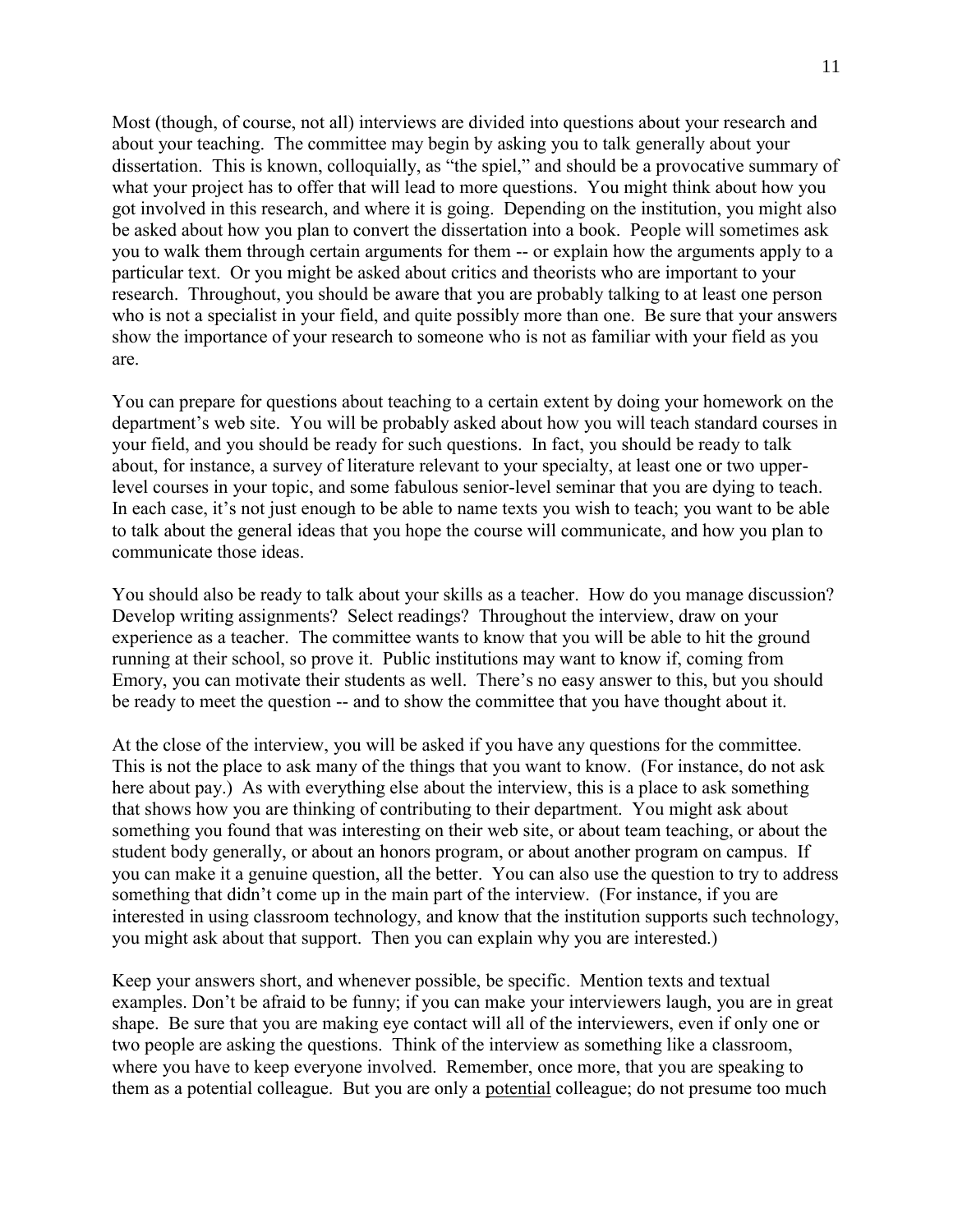familiarity. Never get defensive, but do not be afraid to defend your ideas. Interviewers, in fact, will frequently challenge you (hopefully in a friendly way) to see how you respond. How you say things in an interview can be as important (even more important) than what you say.

Do your best to steer this conversation toward the places that it needs to go. If there's a part of your work or your teaching experience that is particularly relevant to this job, be sure that to work it into one of your answers. If you work on interdisciplinary subjects, be sure that a significant portion of your interview is devoted to the discussion of literature and the teaching of literary study. If you are worried that your research might be perceived as being outside the scope of the job description, you must use the interview to convince the committee otherwise by emphasizing the most relevant portions of your research to them. I can't stress this point enough; in case of a tie, the campus visit (and eventually the job) often goes to the person with the project that relates most directly (or seems to relate most directly) to the original job description.

It is also important to recognize that there may be a dysfunctional interpersonal dynamic at work in the interview room. This has nothing to do with you, but you will notice the awkward pauses -- and perhaps even some tension. Don't panic if you encounter this, just work through it as best you can and remember that all the other candidates have to face the same people. (Actually, more frequently one has an awkward , as opposed to hostile, committee. The reason for this awkwardness might be that chairs select from different constituencies within the department, so the members of the committee are not always very close to one another.)

Candidates always want to know what to wear to an MLA interview. There are better advisors on this subject than I am. You want to dress very professionally, but also feel comfortable. Some men wear suits; some wear jackets and ties. Some women wear suits, for that matter, but not all do. You probably want to look like you are dressing up a bit for this interview, but your clothes will not, ultimately, get you the job.

You can find useful lists of interview questions at both of the following sites: http://www.english.upenn.edu/~mgamer/interview.html http://otal.umd.edu/~sies/jobquess.html

#### **Phone interviews**

Departments will sometimes conduct interviews over the phone rather than in-person at MLA. These will usually be with a committee over some kind of speakerphone. At least you don't have to worry about what to wear.

I have never had a phone interview myself, so any advice I have is cobbled together from others who have. Phone interviews tend to involve the same kinds of questions as MLA interviews, though the institutions that conduct them are often more interested in teaching than in research. Equally important, phone interviews tend to be more scripted. The interviewer might actually be working with a list of questions, so there is even less give-and-take than a normal phone conversation. There's no real way to prepare for this format, I think, except to be prepared for a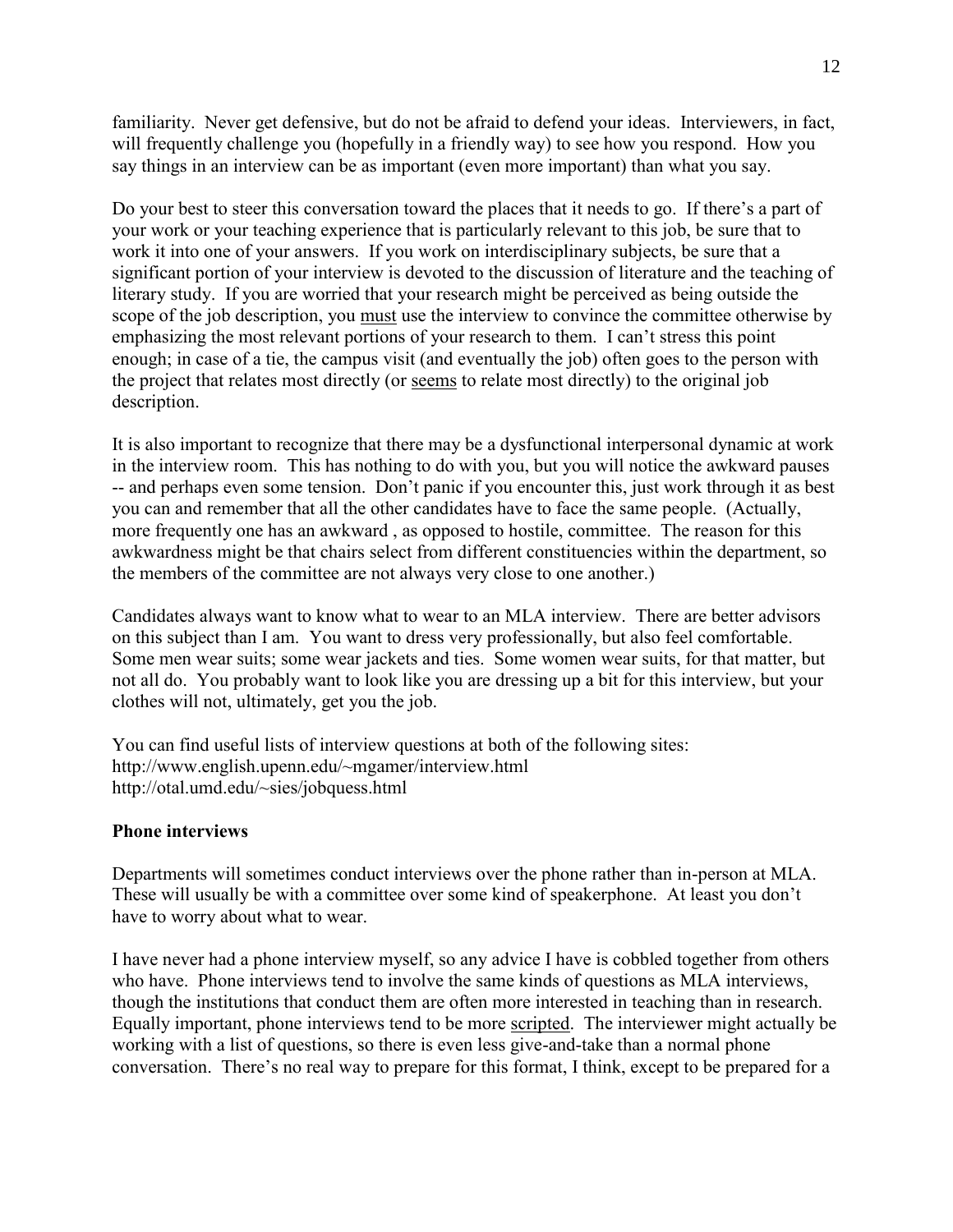kind of awkwardness in the conversation. Of course, one advantage is that you can have your notes in front of you, so that you can make sure to work in any points you want to address.

## **Campus visits**

After the initial interviews, departments usually (but not always!) invite two to four candidates to visit their campus. These visits extend over a single day or perhaps two, and can include interviews, talks, meetings, meals, and even a teaching demonstration. They are exhilarating and exhausting. The best thing about a campus visit is that you get to meet a lot of people who are interested in learning about you. (Attention at last!) What is heartbreaking about the campus visit is that you will spend all of your emotional resources trying to project yourself into this new community -- and you still may not get the job.

When you are contacted about a campus visit, try to learn as many of the particulars as you can. In particular, if you are asked to do any kind of **teaching demonstration** or **job talk**, learn as much as you can about those. How many people are going to be in the room? What length of time would the department like? Pay attention to any words that the department may have chosen to tell you what they have in mind. You should ask as many questions as necessary until you are sure you understand these details. (More on these components below.) When the department representative (sometimes the chair, sometimes someone from the search committee) contacts you, you might also try to learn about who you will be meeting with during the course of the visit.

Campus visits are full of the kind of paradoxes that you would find amusing if you were to read about them, but that are not so amusing when you are going through them. You will have a lot of meals, but you won't ever really get a chance to eat. You will be constantly asked if you have any questions, but you will hesitate to speak the things that are really burning in your mind. And, of course, you will be constantly reassuring everyone that you do not find this a trying, exhausting ordeal when, in fact, it is just that.

What you are trying to do in your job visit is to convince the department that it must have you -it needs you -- as a colleague. You are trying to help the department make that imaginative leap from life-without-you to life-with-you. They are looking at you and wondering if they really want to have to see you in the halls every day, hear you at department meetings, and sit with you on search committees as you go back to MLA on the other side of the table. During this whole time you are enabling the department to imagine you at their institution by going through your own imaginative process: You are imagining what it would be like to be a part of this place.

As part of the campus visit, you will often have a meeting with a dean or other administrator. Sometimes this is a chance for that person to tell you about the benefits the institution offers, or about its tenure process. (And, by the way, the campus visit is a stage where you should definitely be asking about the tenure process.) You should have questions ready as well - questions about the institution as a whole, its future, and its role in the community it serves. For deans and such, you might be ready to ask and talk about general trends in higher education (the Chronicle is a good way to keep up on such matters) more than about your specific field. At the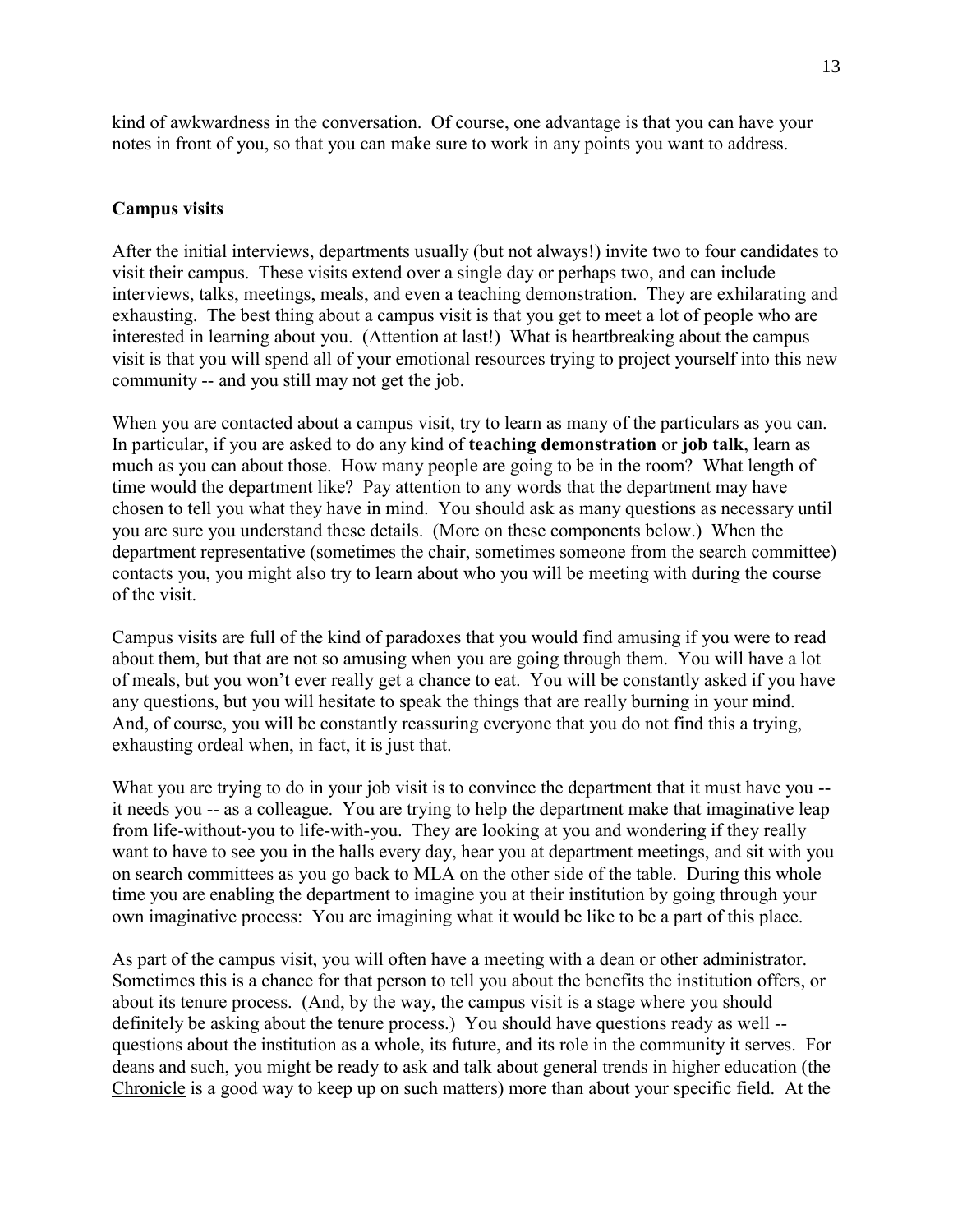same time, a dean might ask you about your research interests, so be ready to explain them to someone whose background might be outside of the humanities altogether.

I think the hardest thing is to be prepared for how much conversation you will have to make. During your time on campus, conversation can move from idle chit-chat about shopping or the weather to probing, professional questions about your teaching at breakneck speeds. Moreover, the range of questions will be much greater than at MLA (after all, there is much more time to fill).

There are many awkward things about a campus visit. While you are there on an interview schedule, everyone else must meet the obligations of the day. So occasionally you will be "dumped" in a random office to talk to Professor X, with whom you have absolutely nothing in common. Ask about his or her teaching -- about his or her experience with the students. Scan the bookshelves for something that might link his or her interests to yours. Remember, this is a potential colleague.

One of the most maddening things about campus visits, ironically, is that people are frequently asking you if you have any questions. And at a certain point, you really don't. At least, you don't have any that you can either articulate or ask without offending anyone. (Again, this is not the time to ask about pay or about whether the rumors about Professor X's indiscretions are true.) But your questions will matter because they will show the department that you are thinking seriously about what it means to be a part of their department and a citizen of this community. You should ask about the quality of life in the area. You should ask about housing (though don't believe anything you hear from someone who bought his or her house twenty years ago). Ask about the student body -- and about the direction of both the department and the university. Ask about the curriculum. Ask junior faculty about what it is like to be a junior faculty. Ask about the tenure process. Don't ask any of these questions in a skeptical or highhanded way -- you don't have the job yet, after all -- but do ask them in ways that show you really are considering not just joining this department, but staying with it.

If you have children, for instance, you should ask about schools. (Even I used to ask about schools, even though I had no intention of having children in the immediate future. It's a good topic; parents like to talk about it.) And this brings us to something else. There are certain topics that schools are not supposed to be asking you about -- namely, your marital status, your sexual preference, and other private matters. However, if you bring these topics up, you are opening the door to them. There are cases where this might be a good idea. For instance, if your partner has a particular reason to want to move to the location in question, you might mention it. Or, you might want to begin the process of asking about possible work for your partner in some non-academic field. Again, it shows that you are serious about this possible move, and if you need this information, you should pursue it. However, I generally consider it a very poor idea to bring up an academic spouse or partner who might also be seeking a job at that university if you are to be hired there. This is something for you to bring up when you have an offer, but not before. If the department can help you find a position for him or her, you will find out then. However, your bringing it up before the offer can only serve to muddy the waters.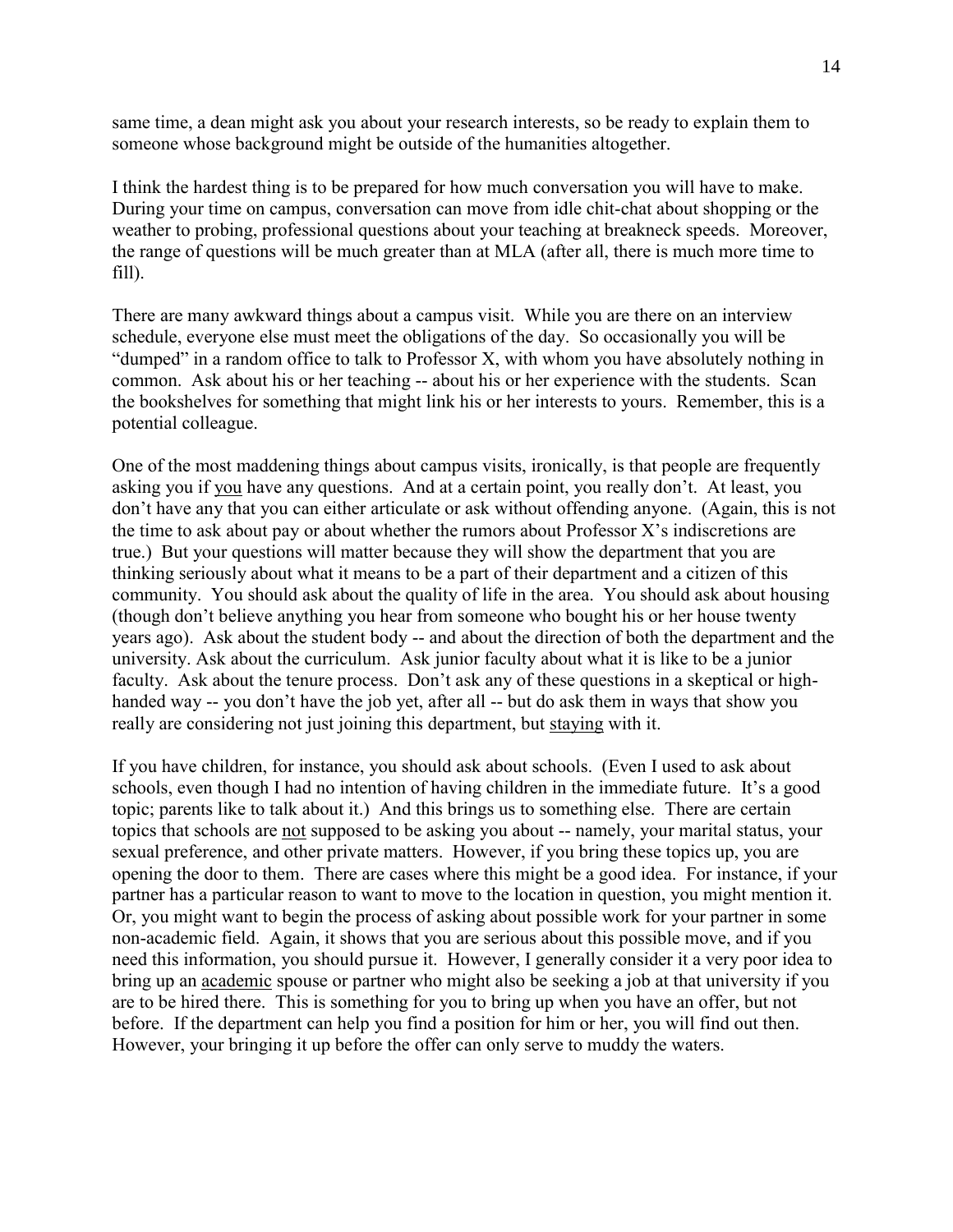The experience of the job visit is stressful, but there are also moments of genuine pleasure. Before moving on to the "command performances" that can be part of a campus visit, let me emphasize one last point. As cynical as it may sound, you must remember to never let your guard down. There will be moments during your visit (usually after your job talk or before you leave -- or after a drink -- usually, in my experience, in a car) when you will be invited to relax and to ask any "real" questions that you have. First, don't relax. Second, don't ask the "real" questions. I have asked questions about the drawbacks of an institutions, but only very, very gently (and I still regretted it instantly). If you get an offer, you can ask more blunt questions, I think. Until then, be very careful. And don't reveal anything in these moments that you don't mind everyone in the department knowing. For example, in moments like these, people will often try to get a sense for your other prospects. That's a good sign, but you want to be vague and reemphasize your deep enthusiasm in this institution. ("Very high on my list" is a line that I have used.) Equally important, do not confess at this moment that you have lot do on the dissertation. I once heard a senior scholar say that she has heard several candidates admit this very thing on the final ride to the airport. I myself have seen a letter of apology written from a candidate to the chair trying to retract something she said after a couple of drinks. I hate to dwell on this point, but it's hard to imagine how easy it will be for you to think that someone from the search committee could become your new confidante. Remember: you will be tired, underfed, overstressed, deprived of sleep. And then, in a moment of respite (again, maybe after a drink), you will have the opportunity to bare your soul to someone who could ease all of your anxiety by helping you get the job -- maybe even telling you that you already have the job locked up. It won't happen. Don't go down that path.

### **The teaching demonstration**

The teaching demonstration (like so much involved in the evaluation of teaching) is a horrible idea that has become popular over time. The problem, of course, is that no demonstration can actually reproduce the dynamics of the classroom. However, it is very important that you take the teaching demonstration seriously. The amount of preparation that you show will say something to your department.

There are basically three flavors of teaching demo. Flavor one: the candidate teaches a single session of a class already in progress. This is actually not bad, because the narrative of the course is already in place, and the class already has its own dynamic. So you can pick up on that narrative, and look both backward and forward in the class's reading.

Flavor two: the candidate teaches a mock class to a group of volunteer English majors. Faculty may or may not be present to evaluate. This is hard because it is highly artificial. Moreover, you usually select reading for the mock class, but it has to be something so short that they can read it very quickly or even read it in class. (Think lyric poetry.) The one advantage that you have here is that the students are often among the better ones at the institution.

Flavor three makes me shudder, and it is something I have not experienced myself. It is a class of faculty pretending to be undergraduates.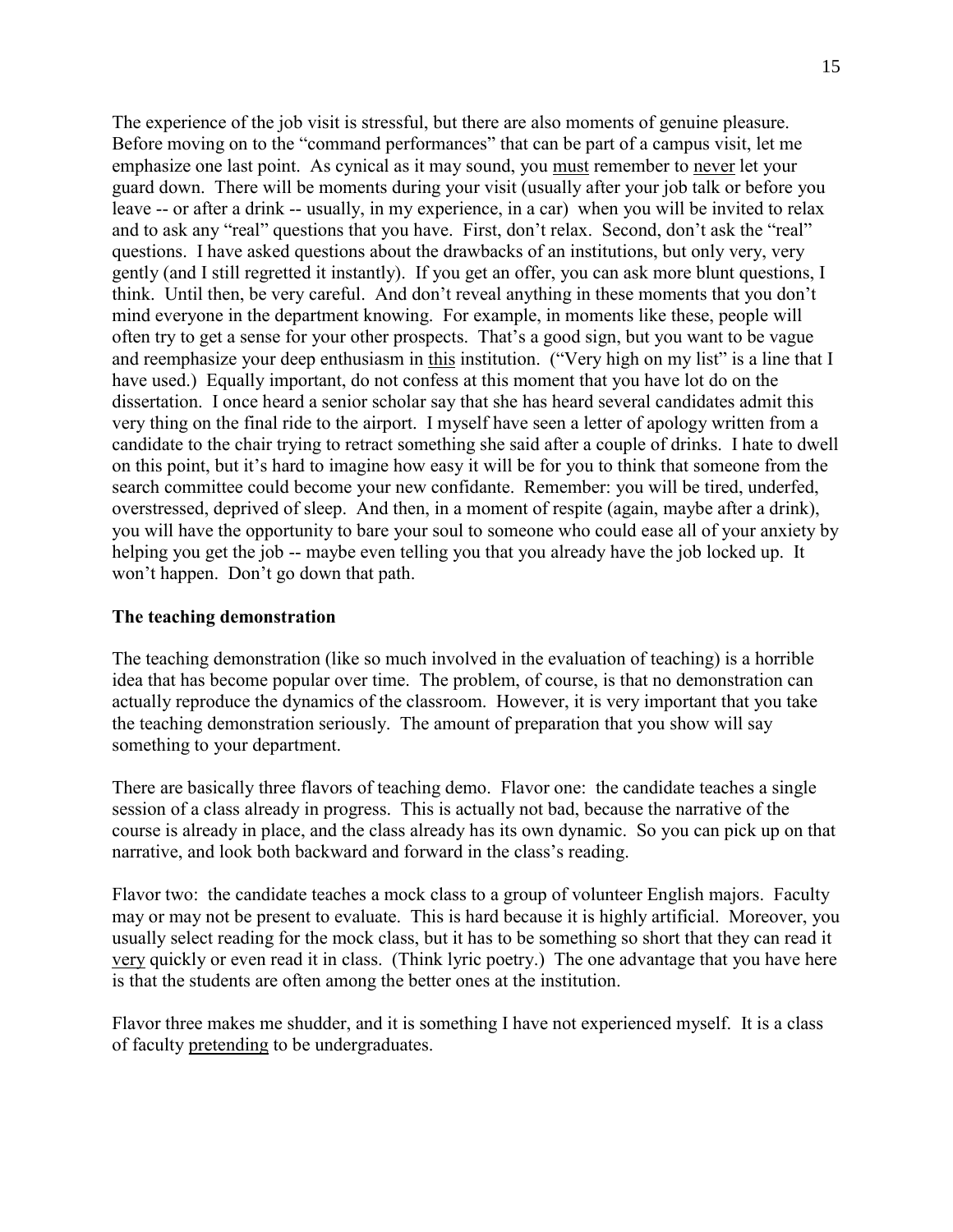The basic idea here is to do what you can to teach a good class under very adverse conditions. Try to involve the students. Try to keep a sense of humor about the situation. Try to have a good time, and to look like you are having a good time. Like any class, you will want to try to build toward an interesting and provocative conclusion. Again, keep any reading that you choose very short, and be prepared to say nice things about the students afterwards. My sense is that the biggest danger here is that the department thinks you did not take this demonstration seriously.

## **The job talk**

Many, but not all, departments ask that you present some part of your research in a "job talk." The first key is to learn as much as possible about what is expected of your talk when you arrange the visit. Learn who will be attending, and especially how long the department would like to the talk to be. While most job talks are about 40 minutes in length, you might be given a different (usually shorter) time frame. Therefore, be ready to change your talk to adapt to department's expectations. You also want to make sure that your topic is appropriate for the position -- which means that you might have to develop more than one talk.

Do not exceed the time limit. In fact, if you can come a little under the time limit, that's fine. You want to have time for questions, and you want an audience as eager as possible to ask them. Most talks are late in the day, and your audience is likely to be at the end of a busy day. But you do have their attention; take advantage of it.

One of the keys to the job talk is to avoid thinking of it as being just like a conference paper. Instead, it is actually more like a teaching opportunity, where you have to be dramatic and dynamic in your thinking. Good job talks often use a textual example or two to show close reading skills; a visual example, of course, gives everyone something to focus on. I find quotation sheets effective; they help the audience follow the talk, and give them something about which to ask questions.

You should not use your job talk to simply present a section of your dissertation. In fact, you may wish to present ideas that are from different sections of your dissertation. Regardless, you definitely want to begin the talk by explaining the overall shape of the project and where this particular talk figures in it. This is a good time to reintroduce the story of the genealogy of the project. Again, it helps the audience focus its attention. Moreover, keep in mind that not everyone in the will have read your job materials carefully (if at all).

There is no substitute for practicing the talk. You want to feel comfortable with its language and the logic of its argument. Everyone has his or her own presentation style; however, remember that this is an oral presentation. As you surely know from conferences, sentences that make sense on paper do not always work as well when delivered aloud.

The question-and-answer period that follows the talk can be more crucial than the talk itself. You will receive a wide variety of questions, from people who have understood your project extremely well and who want to raise complex challenges to it, to people who don't get it all but feel that they need to talk (the latter are more dangerous than the former). Treat all questions